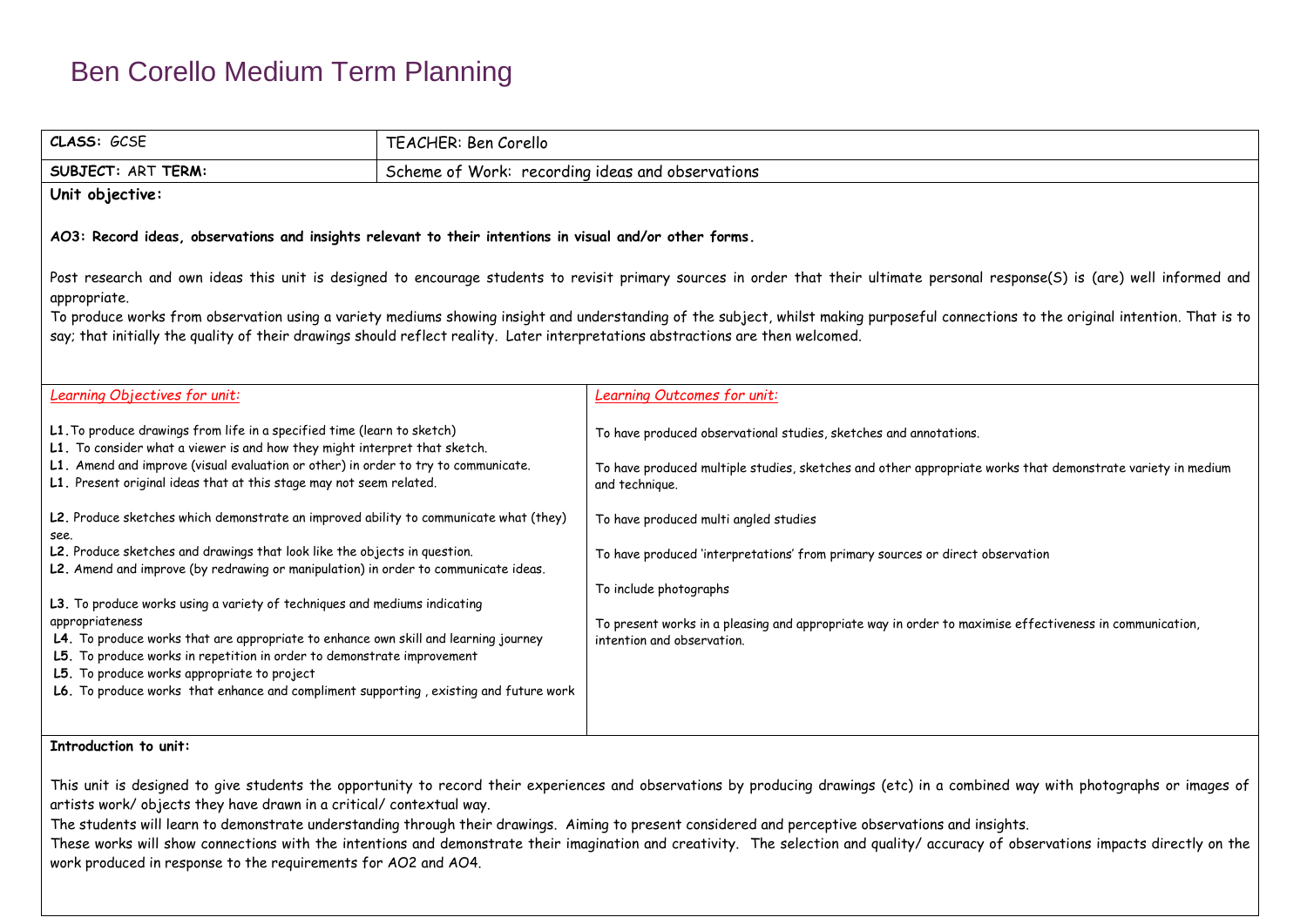| Unit Title: AO3 recording ideas and observations |                                                         |                                                                                                                                                                                                                                                                                                                                  |                                                                         |                                                                                                                                                                                         |                                                                                                                                                               |                                                                                    |
|--------------------------------------------------|---------------------------------------------------------|----------------------------------------------------------------------------------------------------------------------------------------------------------------------------------------------------------------------------------------------------------------------------------------------------------------------------------|-------------------------------------------------------------------------|-----------------------------------------------------------------------------------------------------------------------------------------------------------------------------------------|---------------------------------------------------------------------------------------------------------------------------------------------------------------|------------------------------------------------------------------------------------|
| Week                                             | <b>Activity focus</b>                                   | Learning<br>objectives                                                                                                                                                                                                                                                                                                           | Learning outcomes                                                       | Possible teaching<br>activities & resources                                                                                                                                             | Groups &<br><b>Staffing</b>                                                                                                                                   | <b>Resources</b>                                                                   |
| $\mathbf{1}$                                     | What is observational<br>drawing? Why do we<br>need it? | To produce drawings<br>from life in a specified<br>time (learn to sketch)<br>To consider what a<br>viewer is and how they<br>might interpret that<br>sketch.<br>Amend and improve<br>(visual evaluation or<br>other) in order to try<br>to communicate.<br>Present original ideas<br>that at this stage may<br>not seem related. | To have produced pencil drawings<br>from primary sources                | Demonstrate life drawing<br>Timed drawings<br>Prescribed mediums<br>Prescribed primary sources<br>Compositional awareness<br>Frames<br>Scale                                            | Led by Ben who will<br>support each pupil during<br>the lesson<br>TA support individuals<br>appropriately<br>Photographs taken of<br>pupils by TA if required | 2b pencils<br>Scrap (sketch paper)<br>Cartridge paper                              |
| 2                                                | Observation works                                       | Produce sketches<br>which demonstrate an<br>improved ability to<br>communicate what<br>(they) see.<br>Produce sketches and<br>drawings that look like<br>the objects in question.<br>Amend and improve (by<br>redrawing or<br>manipulation) in order<br>to communicate ideas.                                                    | To have produced improved<br>observational works                        | Reviewing previous work<br>Improving existing works<br>Developing new works<br>Annotations<br>Development of primary sources<br>Independent observational works from<br>primary sources | Led by Ben who will<br>support each pupil during<br>the lesson<br>TA support individuals<br>appropriately<br>Photographs taken of<br>pupils by TA if required | 2b pencils<br>Scrap (sketch paper)<br>Cartridge paper<br>Research images<br>Colour |
| $\overline{3}$                                   | Using and<br>experimenting with<br>different mediums    | To experiment and<br>trial different<br>mediums when<br>producing works from                                                                                                                                                                                                                                                     | Produce multiple studies from<br>primary sources indifferent<br>mediums | Deliver various lessons demonstrating<br>different mediums and techniques<br>Students should produce various                                                                            | Led by Ben who will<br>support each pupil during<br>the lesson<br>TA support individuals                                                                      |                                                                                    |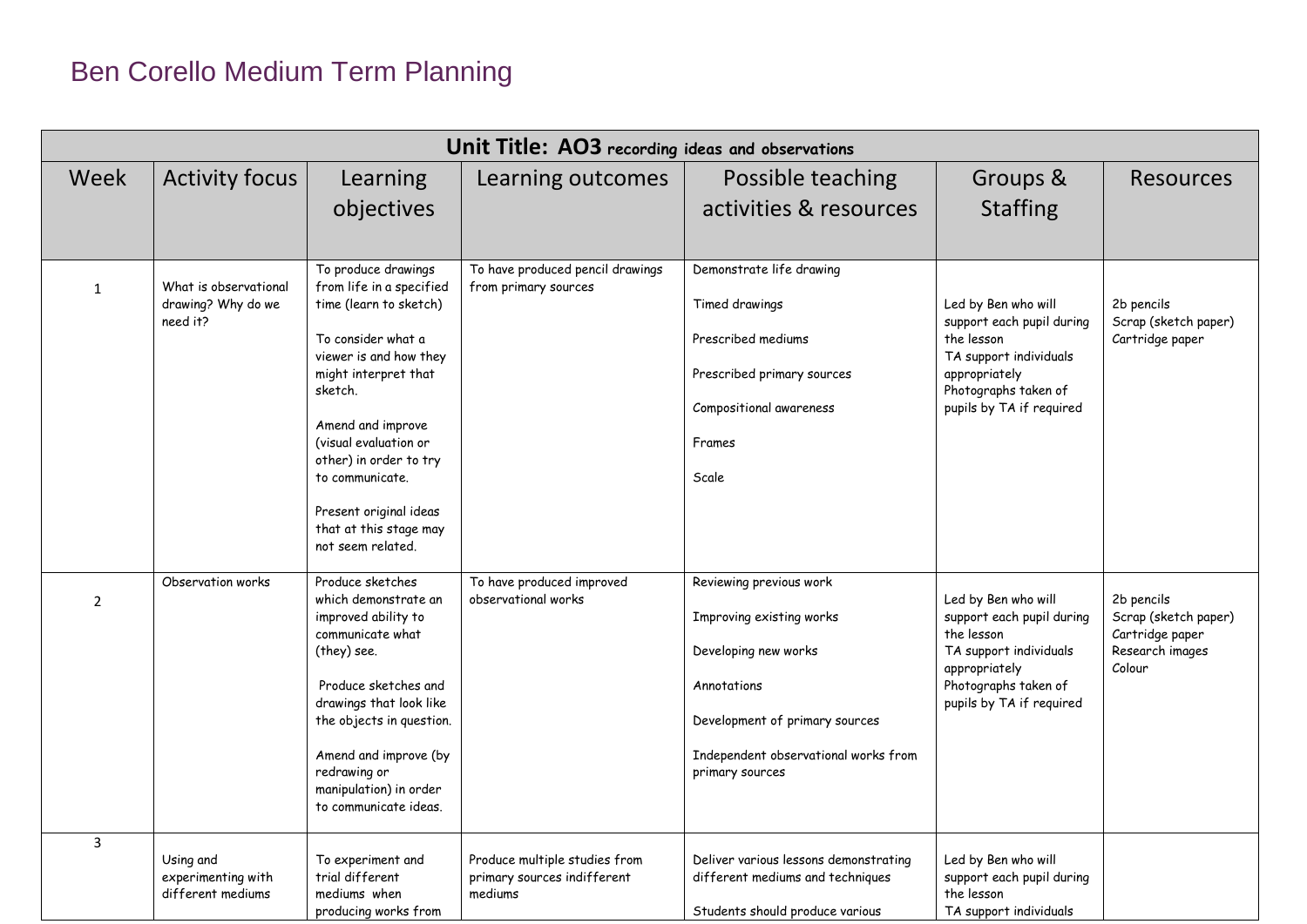| Unit Title: AO3 recording ideas and observations |                       |                                                                                                                                                                                                                                            |                                                                                    |                                                                                                                                                                                                                                                                                                                         |                                                                                                                                                               |                  |
|--------------------------------------------------|-----------------------|--------------------------------------------------------------------------------------------------------------------------------------------------------------------------------------------------------------------------------------------|------------------------------------------------------------------------------------|-------------------------------------------------------------------------------------------------------------------------------------------------------------------------------------------------------------------------------------------------------------------------------------------------------------------------|---------------------------------------------------------------------------------------------------------------------------------------------------------------|------------------|
| Week                                             | <b>Activity focus</b> | Learning<br>objectives                                                                                                                                                                                                                     | Learning outcomes                                                                  | Possible teaching<br>activities & resources                                                                                                                                                                                                                                                                             | Groups &<br><b>Staffing</b>                                                                                                                                   | <b>Resources</b> |
|                                                  |                       | primary sources<br>To understand what<br>effect the use of<br>particular mediums can<br>have on an art work,<br>their appropriateness<br>in communication and<br>reflection of<br>observation; are they<br>the right tools for the<br>job? | To make appropriate choices and<br>justify decisions.                              | samples of their intended works using<br>these<br>Students then produce complete works<br>in chosen mediums and write an<br>accompanying script to justify choices.<br>The works should make sense visually as<br>a result of their choices, but further to<br>this written work is required for the<br>highest grades. | appropriately<br>Photographs taken of<br>pupils by TA if required                                                                                             |                  |
| 4                                                |                       | To produce works that<br>are appropriate to<br>enhance own skill and<br>learning journey                                                                                                                                                   |                                                                                    |                                                                                                                                                                                                                                                                                                                         | Led by Ben who will<br>support each pupil during<br>the lesson<br>TA support individuals<br>appropriately<br>Photographs taken of<br>pupils by TA if required |                  |
| 5                                                |                       | To produce works in<br>repetition in order to<br>demonstrate<br>improvement<br>To produce works<br>appropriate to project<br>To produce works that<br>enhance and<br>compliment supporting,<br>existing and future<br>work                 |                                                                                    |                                                                                                                                                                                                                                                                                                                         | Led by Ben who will<br>support each pupil during<br>the lesson<br>TA support individuals<br>appropriately<br>Photographs taken of<br>pupils by TA if required |                  |
| 6                                                | Have I done enough?   | Students to answer<br>the following questions:<br>(with work)                                                                                                                                                                              | To understand the requirements<br>for AO3 to achieve the highest<br>possible mark: | Individuals tutorials with students to<br>assess progress<br>Group discussions to review, compare                                                                                                                                                                                                                       | Led by Ben who will<br>support each pupil during<br>the lesson<br>TA support individuals                                                                      |                  |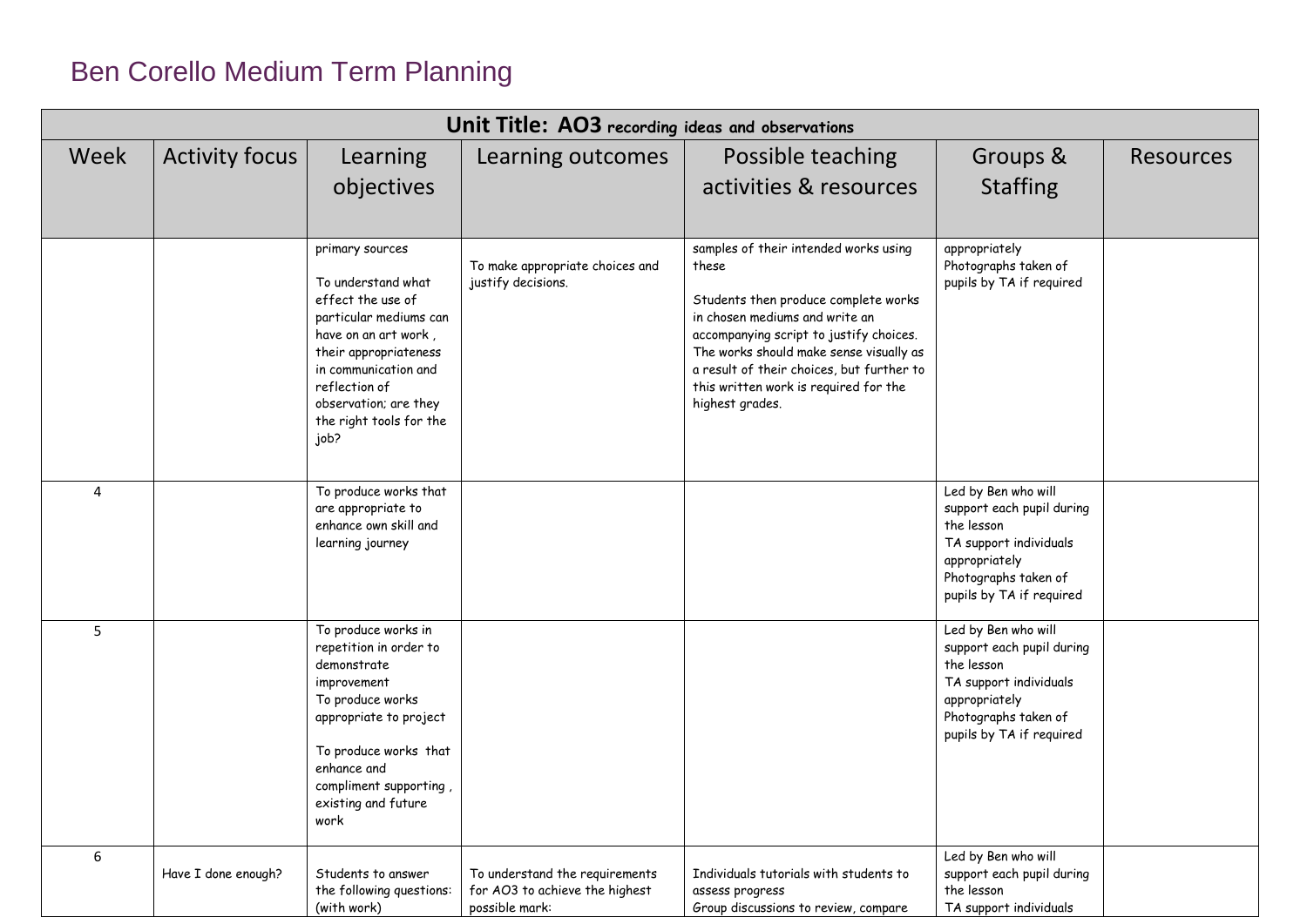| Unit Title: AO3 recording ideas and observations |                                                                 |                                                                                                                                                                                        |                                                                                                                                                                                                                                                                                                       |                                                                                                                                                                                       |                                                                                                                                                               |                  |
|--------------------------------------------------|-----------------------------------------------------------------|----------------------------------------------------------------------------------------------------------------------------------------------------------------------------------------|-------------------------------------------------------------------------------------------------------------------------------------------------------------------------------------------------------------------------------------------------------------------------------------------------------|---------------------------------------------------------------------------------------------------------------------------------------------------------------------------------------|---------------------------------------------------------------------------------------------------------------------------------------------------------------|------------------|
| Week                                             | <b>Activity focus</b>                                           | Learning<br>objectives                                                                                                                                                                 | Learning outcomes                                                                                                                                                                                                                                                                                     | Possible teaching<br>activities & resources                                                                                                                                           | Groups &<br><b>Staffing</b>                                                                                                                                   | <b>Resources</b> |
|                                                  |                                                                 | Which experiments<br>worked best?<br>What medium(s) are<br>my strongest? - (can I<br>try more?)<br>Which resources make<br>sense and show off my<br>imagination/creativity?<br>(ideas) | Be able to identify and select<br>strengths in own work and record<br>comment (written annotation)<br>To in turn, identify weaknesses and<br>produce more work to improve<br>perspective grade.<br>In terms of:<br>• Experiments<br>• Use and experiments of<br>mediums<br>• Resource and imagination | works and share good practice<br>Make lists identifying areas for<br>development and produce works<br>accordingly.                                                                    | appropriately<br>Photographs taken of<br>pupils by TA if required                                                                                             |                  |
| $\overline{7}$                                   | Assembling and<br>presenting<br>observational works in<br>book. | Understand about<br>framing<br>Negative space<br>The importance of<br>aesthetic<br>How to sequence work<br>in order to show<br>progression                                             | To produce an attractive and<br>informative display of all elements<br>that constitute a 'developing ideas'                                                                                                                                                                                           | Show previous examples of work<br>Demo of cutting sticking and mounting<br>Playing with negative space and<br>composition<br>Ordering and sequencing work/ How to<br>show progression | Led by Ben who will<br>support each pupil during<br>the lesson<br>TA support individuals<br>appropriately<br>Photographs taken of<br>pupils by TA if required |                  |